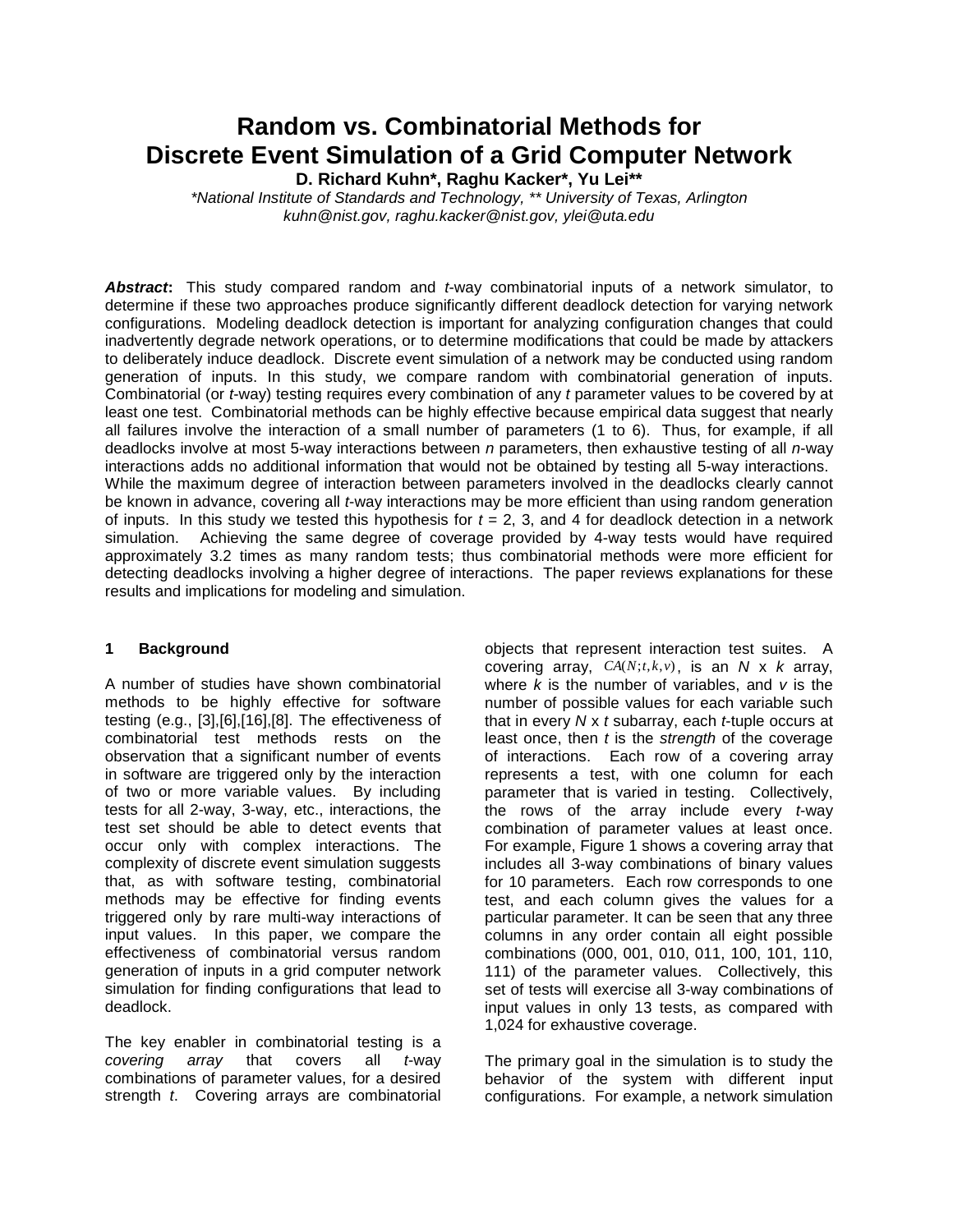may investigate the effect of configurations on packet rate, delay, or potential for deadlock in the network, just as.a production line simulation may study the effects of changing line speed, interconnection between workstations, and buffer size on the number of items that can be produced per hour.

| Test 1  | 0 |   | 0 |   |   |   | Ω | Ω | 0 |   |
|---------|---|---|---|---|---|---|---|---|---|---|
| Test 2  | 1 |   | 1 | 1 | 1 | 1 | 1 | 1 | ı |   |
|         | 1 | 1 | 1 | 0 | 1 | 0 | o | 0 | 0 |   |
|         | 1 | 0 | 1 | 1 | 0 | 1 | 0 | 1 | 0 | n |
|         | ı | 0 | 0 | 0 | ı | 1 | ı | 0 | 0 | n |
|         | Ō | 1 | ı | 0 | o | 1 | o | 0 | 1 | o |
|         | 0 | O | ı | о | ı | 0 | ı | 1 |   | D |
|         | 1 | 1 | 0 | 1 | 0 | 0 | 1 | 0 | 1 | n |
|         | ٥ | 0 | о | 1 | 1 | 1 | ٥ | 0 | 1 |   |
|         | o | 0 | 1 |   | ο | 0 | ı | 0 | o |   |
|         | 0 | 1 | о | 1 | ı | о | 0 | 1 | o | n |
|         | ı | О | 0 | О | 0 | о | 0 | 1 |   |   |
| Test 13 | 0 |   | ۵ | ٥ | n |   |   |   |   |   |

**Parameters** 

 **Figure 1:** 3-way covering array for 10 parameters with 2 values each

 In this study we compare random and combinatorial testing of a network simulator, to determine if these two test approaches produce significantly different deadlock detection in the simulation. interest makes evaluating program responses straightforward and unambiguous. Numerical results such as packet rates or delays are not considered, but could be the subject of a future investigation. The two test modes – random or combinatorial – are compared using a standard two-tailed t-test for statistical significance. Using deadlocks as events of

#### **2 Experimental Evaluation**

 This work investigates the hypothesis that combinatorial test suites will detect significantly more deadlocks than random test suites of the same size, for interaction strengths of  $t = 2, 3, 4$ .

 **Independent and Dependent Variables:** The independent variable in this study is the type of testing used, either t-way combinatorial or random. The dependent variable is the number of deadlocks detected.

 **Subject Application and Test Suites:**  Software under test for the experiment was Simured [13], a multicomputer network simulator

 developed at the University of Valencia. The software is available in C++ and Java versions, for both Linux and Windows. The core command line code (not including user interface or graphical display) consists of 2,131 lines of C++. Simured provides a simulation of the switching and routing layers for a multicomputer, allowing the user to study grid computer configurations to investigate the effect of topologies and configurable parameters on routing, timing, and other variables of interest. version of this software, compiled with gcc and run on 64-bit processors under Red Hat Enterprise Linux V4. No modifications were made to the Simured software. We used the  $C++$  command line

|                | Parameter         | <b>Values</b> |
|----------------|-------------------|---------------|
| 1              | <b>DIMENSIONS</b> | 1,2,4,6,8     |
| $\overline{2}$ | <b>NODOSDIM</b>   | 2,4,6         |
| 3              | <b>NUMVIRT</b>    | 1, 2, 3, 8    |
| 4              | <b>NUMVIRTINJ</b> | 1, 2, 3, 8    |
| 5              | <b>NUMVIRTEJE</b> | 1,2,3,8       |
| 6              | <b>LONBUFFER</b>  | 1,2,4,6       |
| 7              | <b>NUMDIR</b>     | 1,2           |
| 8              | <b>FORWARDING</b> | 0,1           |
| 9              | PHYSICAL          | t, f          |
| 10             | <b>ROUTING</b>    | 0, 1, 2, 3    |
| 11             | <b>DELFIFO</b>    | 1,2,4,6       |
| 12             | <b>DELCROSS</b>   | 1,2,4,6       |
| 13             | DELCHANNEL        | 1,2,4,6       |
| 14             | <b>DELSWITCH</b>  | 1,2,4,6       |

 **Table 1:** Simured configuration parameters and test values used

 Simured provides a set of 14 parameters that can be set to a variety of values in a configuration file that is read by the simulator. Parameters and possible values used are shown in Table 1. The total number of possible configurations with these parameter values is 3.1 x 10<sup>7</sup>. Larger values are possible for a number of parameters, but would require extensive run time on a large system.

 **Evaluation Metrics:** Test suites were evaluated according to the number of deadlocks detected. We also compare the percentage of t-way combinations covered for the random test suites of equal size, and determine the number of random tests needed to provide 100% coverage of the respective t-way combinations. (By definition, a covering array provides 100% coverage of *t*-way combinations.)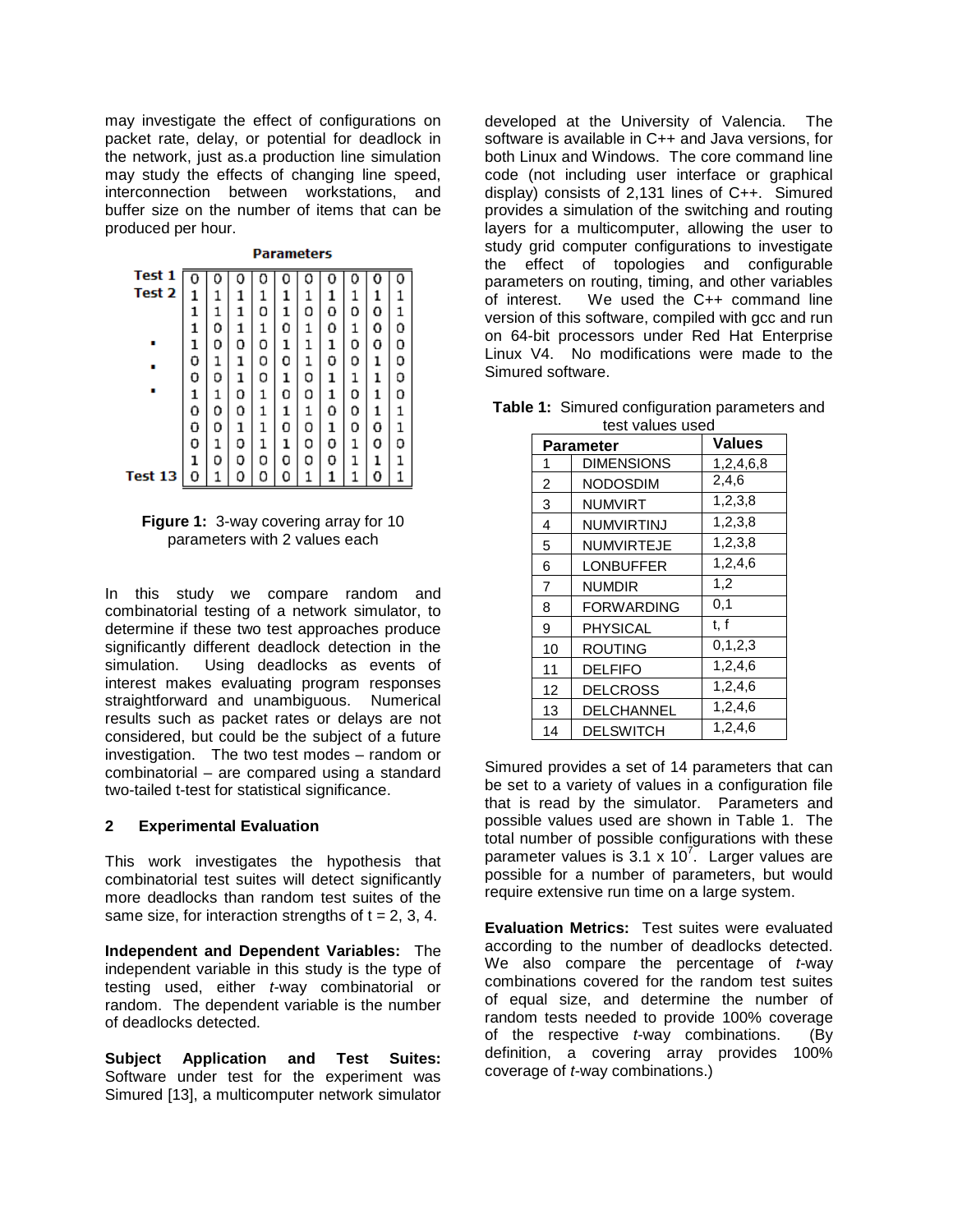**Threats to Validity:** Clearly there are limitation on the extent to which these results can be random testing focused on fault detection, this study evaluates these methods with respect to deadlock detection in a simulation. Some implications of this difference are discussed in the analysis of results, in Section 4.2. A second difference is the nature of the software under test. Simured is a small but complex program that is not assumed to have characteristics similar to other application domains. Network simulation requires extensive calculations for statistics such as packet transmission rates and delays, and is not directly comparable to other types of software. generalized to other applications. While previous comparisons of combinatorial and

 While the issues raised above should be considered in evaluating results, we believe that the experiment has identified a number of factors that can be usefully considered when deciding combinatorial testing for a particular problem. whether to use random or

#### **3 Testing Procedure**

Covering arrays that include all t-way combinations for  $t = 2, 3$ , and 4 were generated using the IPOG algorithm [11], which produces compact test suites. Test suites for the configuration shown in 0 included 28, 161, and 752 tests for  $t = 2, 3,$  and 4 respectively. Random test suites matching the sizes of the 2, 3, and 4-way combinatorial test suites were produced using the standard C library rand() function, producing one test at a time with a call to rand() for each variable value. In generating random test sets, the rand() function was initialized with a call to srand() to seed the pseudo-random number generator from the system clock. From these tests, configuration files were generated for Simured and the command line version of Simured invoked with each configuration file.

 Each test set was executed for 500, 1000, 2000, 4000, and 8000-packet simulation runs. For combinatorial testing, one test suite run was conducted for each of the five packet counts and three interaction levels (28, 161, and 752 tests, for a total of 4,705 simulations). Random generation produces a different test set with each test generation run. For random testing, eight runs at each combination of packet count and interaction level were conducted (37,640  simulations), and the average deadlock detection calculated.

#### **4 Results and Analysis**

#### **4.1 Test Results**

 Results for the two test modes were compared with a standard t-test for paired samples. Table 2 shows the number of deadlocks detected using tests produced from IPOG versus the average number of deadlocks detected with an equal number of randomly generated tests. Values for random test detection represent the average of eight runs with randomly generated tests at each combination of interaction level and packet count. Table 3 gives the two-tailed probability of a difference between the numbers of deadlocks detected by combinatorial and random testing.

**Table 2:** Deadlocks, combinatorial vs. random

| Deadlocks Detected - combinatorial |                 |     |                              |  |  |  |  |  |  |  |
|------------------------------------|-----------------|-----|------------------------------|--|--|--|--|--|--|--|
|                                    | <b>Tests</b>    |     | Packets                      |  |  |  |  |  |  |  |
|                                    |                 | 500 | 2000<br>8000<br>1000<br>4000 |  |  |  |  |  |  |  |
|                                    | 28              |     |                              |  |  |  |  |  |  |  |
| ◠                                  | 16 <sup>7</sup> |     |                              |  |  |  |  |  |  |  |
|                                    | 752             |     |                              |  |  |  |  |  |  |  |
|                                    |                 |     |                              |  |  |  |  |  |  |  |

| Average Deadlocks Detected - random |        |       |         |       |       |       |  |  |  |
|-------------------------------------|--------|-------|---------|-------|-------|-------|--|--|--|
|                                     | Testsl |       | Packets |       |       |       |  |  |  |
|                                     |        | 500   | 1000    | 2000  | 4000  | 8000  |  |  |  |
|                                     | 28     | 0.63  | 0.25    | 0.75  | 0.50  | 0.75  |  |  |  |
|                                     | 161    | 3.00  | 3.00    | 3.00  | 3.00  | 3.00  |  |  |  |
|                                     | 752    | 10.13 | 11.75   | 10.38 | 13.00 | 13.25 |  |  |  |

| <b>Table 3: t-test results for difference between</b> |
|-------------------------------------------------------|
| random and IPOG generated tests                       |

|          | om and IPOG generated t |
|----------|-------------------------|
|          | Interaction Two-tailed  |
| strength | probability             |
| 2        | .0035                   |
| 3        | .1778                   |
|          | .0235                   |

For pairwise testing  $(t = 2)$ , combinatorial testing detected slightly fewer deadlocks than an equal number of random tests, and the difference is statistically significant. At interaction strength  $t = 3$  the difference between the two test methods is not statistically significant. At  $t = 4$ , however, the number of random tests. In the next section we consider some possible reasons for the variation in effectiveness of these two test methods. Two important considerations should be noted about difference covering arrays produced by IPOG detected significantly more deadlocks than an equal the difference in deadlocks detected: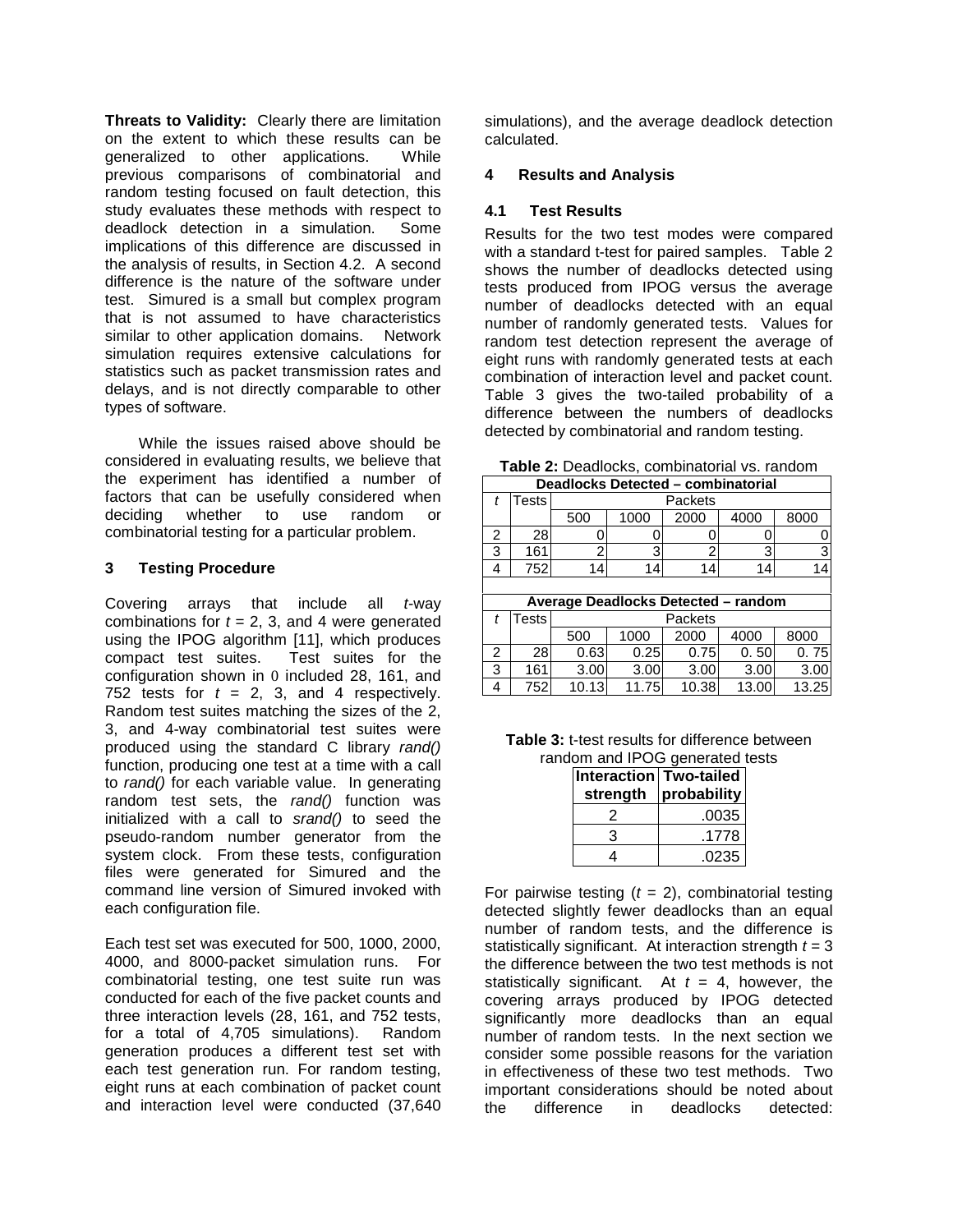combinatorial methods found more deadlock configurations, but also consistently found 14 deadlocks for the most complex (4-way) interactions, while there was a great degree of variation among the random configurations.

## **4.2 Analysis of Results**

 In considering explanations for the results, we first note that there can be a number of differences between the simulations conducted in this work and software testing in other application domains. In many applications, such as databases or web applications, different parameter values may result in different execution paths within an application, but the amount and complexity of processing is often similar for many different inputs. Network simulation, by contrast, may exhibit wide variations in processing depending on whether the input configuration is a small network of simple topology, or a large, complex one. This difference was observed in widely varying run times (not reported in this paper), and may also contribute to the distribution of deadlocks detected at the three interaction levels. Previous work (see Section 1) has found that increasing values of t detect progressively fewer faults, even in cases where combinatorial testing performed no better than random tests. Pairwise testing  $(t=2)$  often detected 70% to more than 90% of faults, while 3-way tests found roughly 10% to 20% of faults, and 4-way to 6 way tests typically detected less than 5%. This distribution is essentially reversed for the Simured testing (see Table 2), with 0%, 18%, and 82% of deadlocks detected at  $t=2, 3$ , and 4 respectively. Faults can be triggered by combinations of any of the variables in a program. Even though a large set of variables may be directly or indirectly involved in triggering deadlocks, the set can be expected to be much smaller than the total number of variables in a program. With deadlocks occurring in roughly 2% of simulation runs, larger test sets would be expected to locate more deadlocks. This result is not unexpected.

 In addition to the "reverse" relationship between deadlock detection and interaction strength, another interesting finding was that pairwise tests detected slightly fewer deadlocks than the same number of random tests. Careful analysis shows that there is in fact a combinatorial explanation for this result, which we discuss in the remainder of this section.

 Because a significant percentage of events can only be triggered by the interaction of two or more variables, one consideration in comparing random and combinatorial testing is the degree to which random combinations. Any test set will also cover a certain proportion of possible  $(t+1)$ -way,  $(t+2)$ -way, etc. combinations as well. Tables 4 and 5 compare this coverage for the Simured test inputs. testing covers particular  $t$ -way

We also analyzed the average percentage of t- way combinations covered by 100 randomly generated test sets of the same size as a t-way covering array generated by IPOG, for various combinations of  $k =$  number of variables and  $v =$  number of values per variable. Table 6 shows the combination coverage of an equivalent number of randomly generated tests for t=2,3,4. For example, row 2 shows that a covering array with 30 tests covers all 2-way combinations for 10 variables with 4 values each, but 30 randomly generated tests cover only 84.6% of all 2-way combinations.

 The coverage provided by a covering array versus a random test suite of the same size varies considerably with different configurations. An important practical consideration in comparing combinatorial with random testing is the effectiveness of the covering array generator. Algorithms have a wide range in the size of covering arrays they produce, but all are designed to produce the smallest array possible that covers all *t*-way combinations. It is not uncommon for the better algorithms to produce arrays that are more than 50% smaller than other algorithms. Comparisons show that there is no uniformly "best" covering array algorithm [10]. Algorithms vary greatly in the size of combinatorial test suites they produce, so the comparable random test suites will also vary in the number of tests. Random testing may produce results similar to combinatorial tests produced by an algorithm that generates a larger, sub-optimal covering array, because the correspondingly larger random test set has a greater probability of covering the t-way combinations.

 A covering array algorithm that produces a compact array, i.e., a minimal number of tests, for  $t$ -way combinations may also include fewer  $(t+1)$ - way combinations because there are fewer tests. Note that at t=2 (pairwise), an equal sized random test set covers more 4-way and 5-way combinations, which may explain why the random tests detected more deadlocks than the t=2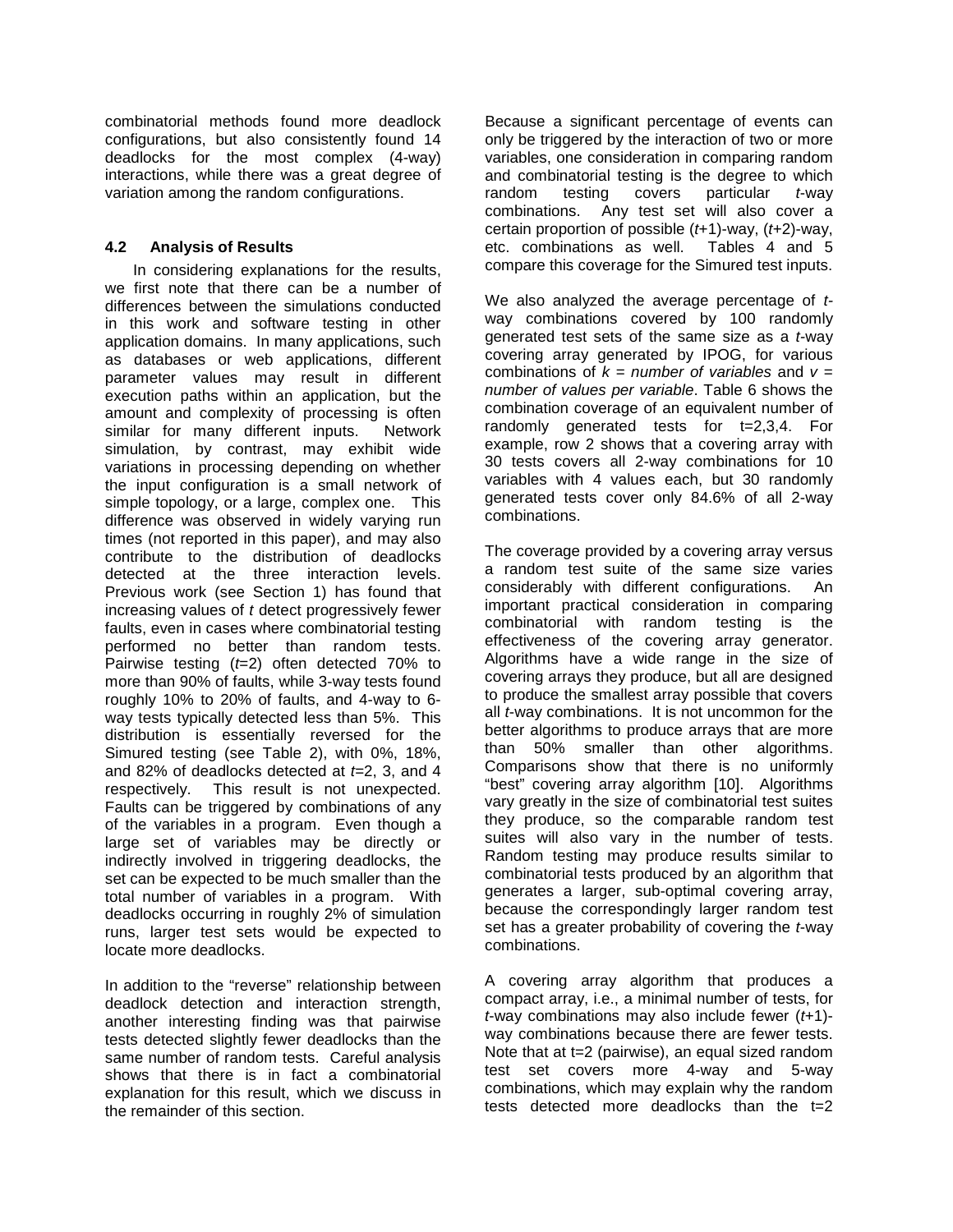covering array. Almost paradoxically, a sub- optimal algorithm that produces a larger covering array may be more effective because the larger array is statistically more likely to include t+1, t+2, and higher degree interaction tests as a byproduct of the test generation. This result demonstrates that the smallest possible array is not necessarily best for testing purposes if higher strength interactions are not also tested. generation algorithms that fill "don't care" values (those for which all combinations have already been covered) with random values may provide better test results by covering a larger number of  $t+1$ ,  $t+2$ , and higher degree combinations. It also suggests that covering array

 **Table 4:** Combination coverage of IPOG t-way tests

|   |                   | $2$ -way $3$ -way | $ 4$ -way $ 5$ -way |      | Avg   |
|---|-------------------|-------------------|---------------------|------|-------|
| 2 | 1.00 <sub>1</sub> | .758              | .429                | .217 | 0.601 |
| 3 | 1.00              | 1.00 <sub>1</sub> | .924                | .709 | 0.908 |
| 4 | 1.00 <sub>1</sub> | 1.00 <sub>1</sub> | 1.00                | .974 | 0.994 |

**Table 5:** Combination coverage, random tests

|       |      | size = $ 2$ -way $ 3$ -way $ 4$ -way $ 5$ -way |       |      | Avq   |
|-------|------|------------------------------------------------|-------|------|-------|
| t-way |      |                                                |       |      |       |
|       | .940 | .735                                           | .499  | .306 | 0.620 |
| 3     | 1.00 | .942                                           | .917  | .767 | 0.906 |
|       | 1.00 | 1.00                                           | .9651 | .974 | 0.985 |

 **Table 6:** Combination coverage of an equivalent number of random tests

|      |     |         | 099.101.11.11.11.11.11.11.11<br>Vals IPOG Rand I | <b>IPOG</b> | Rand  | <b>IPOG</b> | Rand  |
|------|-----|---------|--------------------------------------------------|-------------|-------|-------------|-------|
|      | ı   |         | tests 2-way                                      | tests       | 3-way | tests       | 4-way |
| Vars | Var | $t = 2$ | covg                                             | t=3         | covg  | $t = 4$     | covg  |
| 10   | 2   | 10      | 94.1                                             | 20          | 94.3  | 42          | 93.2  |
| 10   | 4   | 30      | 84.6                                             | 151         | 90.6  | 657         | 92.3  |
| 10   | 6   | 66      | 85.6                                             | 532         | 91.6  | 3843        | 94.8  |
| 10   | 8   | 117     | 83.8                                             | 1214        | 90.6  | 12010       | 94.7  |
| 10   | 10  | 172     | 82.1                                             | 2367        | 90.6  | 29231       | 94.6  |
| 15   | 2   | 10      | 93.9                                             | 24          | 96.2  | 58          | 97.5  |
| 15   | 4   | 33      | 88.1                                             | 179         | 94.1  | 940         | 97.5  |
| 15   | 6   | 77      | 88.6                                             | 663         | 95.4  | 5243        | 98.2  |
| 15   | 8   | 125     | 86.1                                             | 1551        | 95.2  | 16554       | 98.2  |
| 15   | 10  | 199     | 86.4                                             | 3000        | 95.0  | 40233       | 98.2  |
| 20   | 2   | 12      | 96.5                                             | 27          | 97.3  | 66          | 98.6  |
| 20   | 4   | 37      | 90.9                                             | 209         | 96.2  | 1126        | 98.8  |
| 20   | 6   | 86      | 91.3                                             | 757         | 97.0  | 6291        | 99.2  |
| 20   | 8   | 142     | 91.3                                             | 1785        | 96.9  | 19882       | 99.2  |
| 20   | 10  | 215     | 88.4                                             | 3463        | 96.9  | 48374       | 99.2  |
| 25   | 2   | 12      | 95.9                                             | 30          | 98.5  | 74          | 99.2  |
| 25   | 4   | 39      | 92.1                                             | 233         | 97.5  | 1320        | 99.4  |
| 25   | 6   | 89      | 91.8                                             | 839         | 97.9  | 7126        | 99.6  |
| 25   | 8   | 148     | 90.3                                             | 1971        | 97.9  | 22529       | 99.6  |
| 25   | 10  | 229     | 90.0                                             | 3823        | 97.8  | 54856       | 99.6  |

 Now consider the size of a random test set required to provide 100% combination coverage. Table 7 gives the ratio of randomly generated tests to combinatorial tests for the variable/value combinations. For example, for 10 variables with 2 values each, random generation requires 1.80, 3.05, and 3.57 times as many tests as a covering array to cover all combinations at t=2, 3, and 4 respectively. For most covering array algorithms, the difficulty of finding tests with high coverage increases as tests are generated. Thus even if a randomly generated test set provides better than 99% of the coverage of an equal sized covering array, it should not be concluded that only a few more tests are needed for the random set to provide 100% coverage. Table 7 shows that the ratio of random to combinatorial test set size for 100% coverage exceeds 3 in most cases, with average ratios of 3.9, 3.8, and 3.2 at  $t = 2$ , 3, and 4 respectively. In other words, using random tests to obtain coverage of all t-way combinations required more than three times as many tests as were needed when using a covering array. Thus combinatorial testing offers a significant efficiency advantage over random testing if the goal is 100% combination coverage.

 **Table 7**: Ratio of random to combinatorial tests for 100% combination coverage

|            |              | 2-way Tests          |       | 3-way Tests          | s /s comonation corolago | 4-way Tests                 |       |  |
|------------|--------------|----------------------|-------|----------------------|--------------------------|-----------------------------|-------|--|
| Var        | Vals/<br>var | <b>IPOG</b><br>Tests | Ratio | <b>IPOG</b><br>Tests | Ratio                    | <b>IPOG</b><br><b>Tests</b> | Ratio |  |
| 10         | 2            | 10                   | 1.80  | 20                   | 3.05                     | 42                          | 3.57  |  |
| 10         | 4            | 30                   | 4.83  | 151                  | 6.05                     | 657                         | 3.43  |  |
| 10         | 6            | 66                   | 5.80  | 532                  | 3.73                     | 3843                        | 3.48  |  |
| 10         | 8            | 117                  | 4.26  | 1214                 | 4.46                     | 12010                       | 4.39  |  |
| 10         | 10           | 172                  | 4.70  | 2367                 | 4.94                     | 29231                       | 4.71  |  |
| 15         | 2            | 10                   | 2.00  | 24                   | 2.17                     | 58                          | 2.24  |  |
| 15         | 4            | 33                   | 3.67  | 179                  | 3.75                     | 940                         | 2.73  |  |
| 15         | 6            | 77                   | 3.82  | 663                  | 3.79                     | 5243                        | 3.26  |  |
| 15         | 8            | 125                  | 4.41  | 1551                 | 4.36                     | 16554                       | 3.66  |  |
| 15         | 10           | 199                  | 4.72  | 3000                 | 5.08                     | 40233                       | 3.97  |  |
| 20         | 2            | 12                   | 1.92  | 27                   | 2.59                     | 66                          | 2.12  |  |
| 20         | 4            | 37                   | 3.78  | 209                  | 2.98                     | 1126                        | 3.35  |  |
| 20         | 6            | 86                   | 3.35  | 757                  | 3.39                     | 6291                        | 2.99  |  |
| 20         | 8            | 142                  | 4.44  | 1785                 | 4.73                     | 19882                       | 3.00  |  |
| 20         | 10           | 215                  | 4.78  | 3463                 | 4.04                     | 48374                       | 3.25  |  |
| 25         | 2            | 12                   | 2.83  | 30                   | 2.33                     | 74                          | 2.35  |  |
| 25         | 4            | 39                   | 3.08  | 233                  | 3.39                     | 1320                        | 2.67  |  |
| 25         | 6            | 89                   | 3.67  | 839                  | 3.44                     | 7126                        | 2.75  |  |
| 25         | 8            | 148                  | 5.71  | 1971                 | 3.76                     | 22529                       | 2.72  |  |
| 25         | 10           | 229                  | 4.50  | 3823                 | 4.32                     | 54856                       | 3.50  |  |
| Ratio Avg. |              |                      | 3.90  |                      | 3.82                     |                             | 3.21  |  |

 The analysis suggests two significant advantages for combinatorial methods in simulations where interactions between input variables are likely to be important: